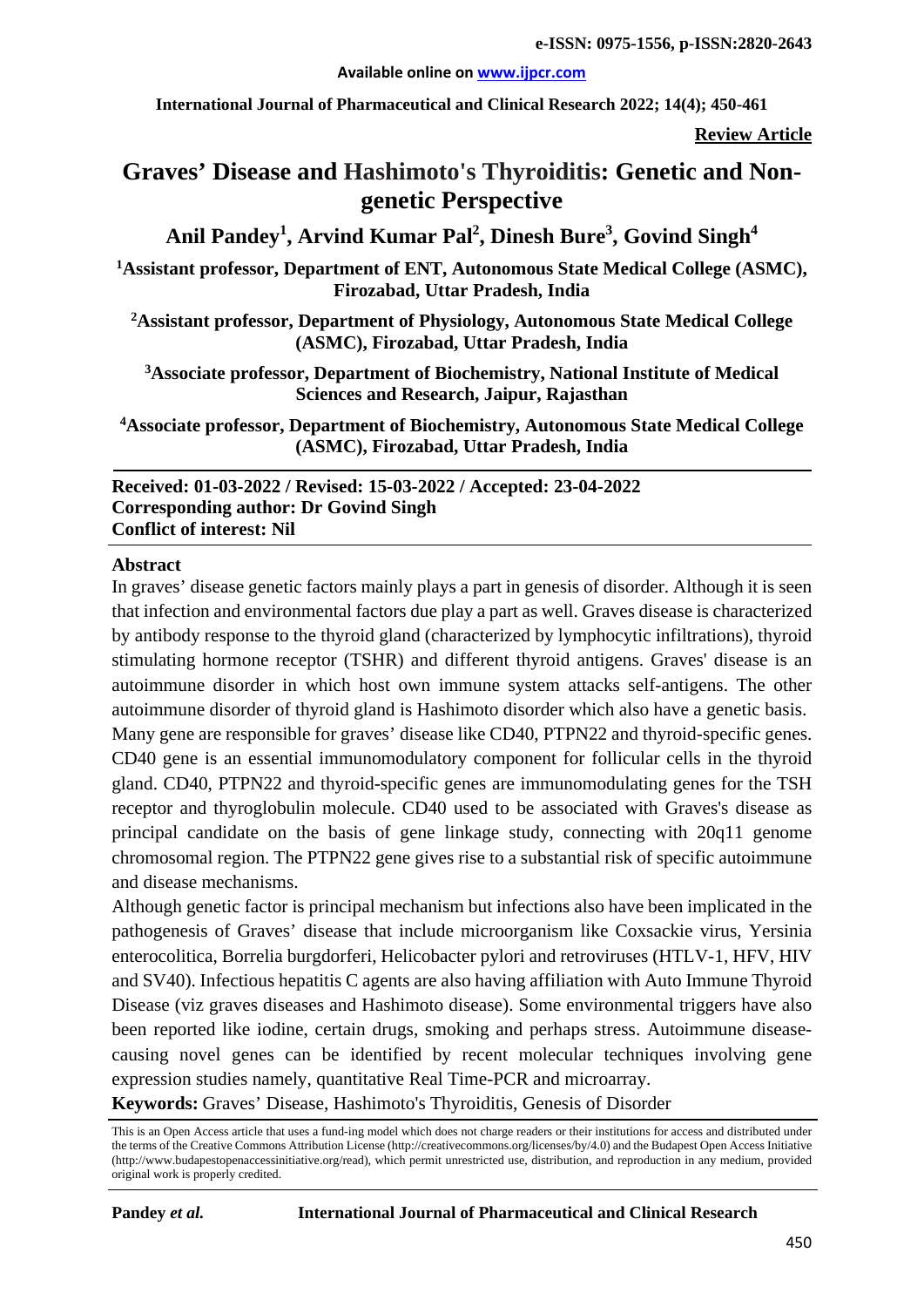### **Introduction**

Graves's disease (GD) is an autoimmune disease due to the action of Thyroid Autoantibodies (TRAb) that results in thyroxine overproduction leading to hyperthyroidism and features of thyrotoxicosis [1]. There are two autoimmune thyroid diseases (AITD) viz. GD and Hashimoto thyroiditis (HT), each pathologically characterized by thyroid infiltration of T and B cells due to autoimmune reaction to thyroid antigens and production of autoantibodies which clinically initiates abnormal thyroid features (hyperthyroidism in GD and hypothyroidism in HT) [2]. GD is characterized by combination of goitre, thyrotoxicosis due to increased release of thyroxine by thyroid stimulating hormone receptor (TSHR) antibody which stimulates the thyrocytes and features of ophthalmopathy. However, the traditional triad is not found in all patients and hyperthyroidism can also be the only current feature(1). Few cases of vertical transmission have been reported which shows that transplacental antibody transferred from mothers to children during pregnancy may induce neonatal hyperthyroidism [3].

Graves' disease is a multifactorial disorder caused by a complex interaction between genetic and environmental factors leading to loss of thyroid immune tolerance. Many autoimmune susceptibility genes that can be labelled into immune regulatory systems (HLA-DR, CTLA-4, CD40 and PTPN22) and thyroid specific genes (Thyroglobulin, TSHR) are responsible for the development of this disorder [4].

Among the non-genetic factor's infections line hepatitis C virus, Coxsackie virus, Yersinia enterocolitica, Borrelia burgdorferi, Helicobacter pylori and retroviruses (HTLV-1, HFV, HIV and SV40), excessive iodine intake, smoking and mental stress have a role, although there is no reliable and conclusive evidence

is available [5]. The environment and genetics play an important role in the loss of tolerance and chance plays an important role, the combination of genetic predisposition and environment, the presence of self-reactive T cells and autoantibodies directed against auto-tissues suggests that adaptive immunity is necessary for pathogenesis and that the innate immune system can also play an important and critical role [6]. A recent twin study found that 79% of GD development is attributable to genetic factors. Therefore, about 20% development of GD is due to non-genetic factors, among the non-genetic factors postulated to precipitate AITD are iodine, drugs such as amiodarone and interferon alfa, infections, smoking and stress [5].

This article will summarize our current understanding about genetic factors as a risk factor for the development of a grave's disease and our understanding of the aetiology of the disease and future research on issues related to these diseases.

### **1. Autoimmune thyroid diseases (AITD)**

Autoimmune thyroid diseases encompass two disorders namely, GD and Hashimoto's thyroiditis (HT). GD is an autoimmune disease that leads to a generalized over activity of the entire thyroid gland (hyperthyroidism). GD is four times greater in females and the incidence in Europe is approximately 20 per 100,000 person years [7]. It usually influences younger ladies from 20 to 40 years; however, it can occur at any age. GD occurs in 1 in 500 pregnancies and raises specific management problems. Hyperthyroidism in pregnancy is difficult to diagnose because signs of normal pregnancy overlap that of GD. GD during pregnancy require quick treatment with anti-thyroid drugs and should closely monitored for signs of foetal and maternal hyperthyroidism and hypothyroidism. Untreated GD causes adverse pregnancy outcome, because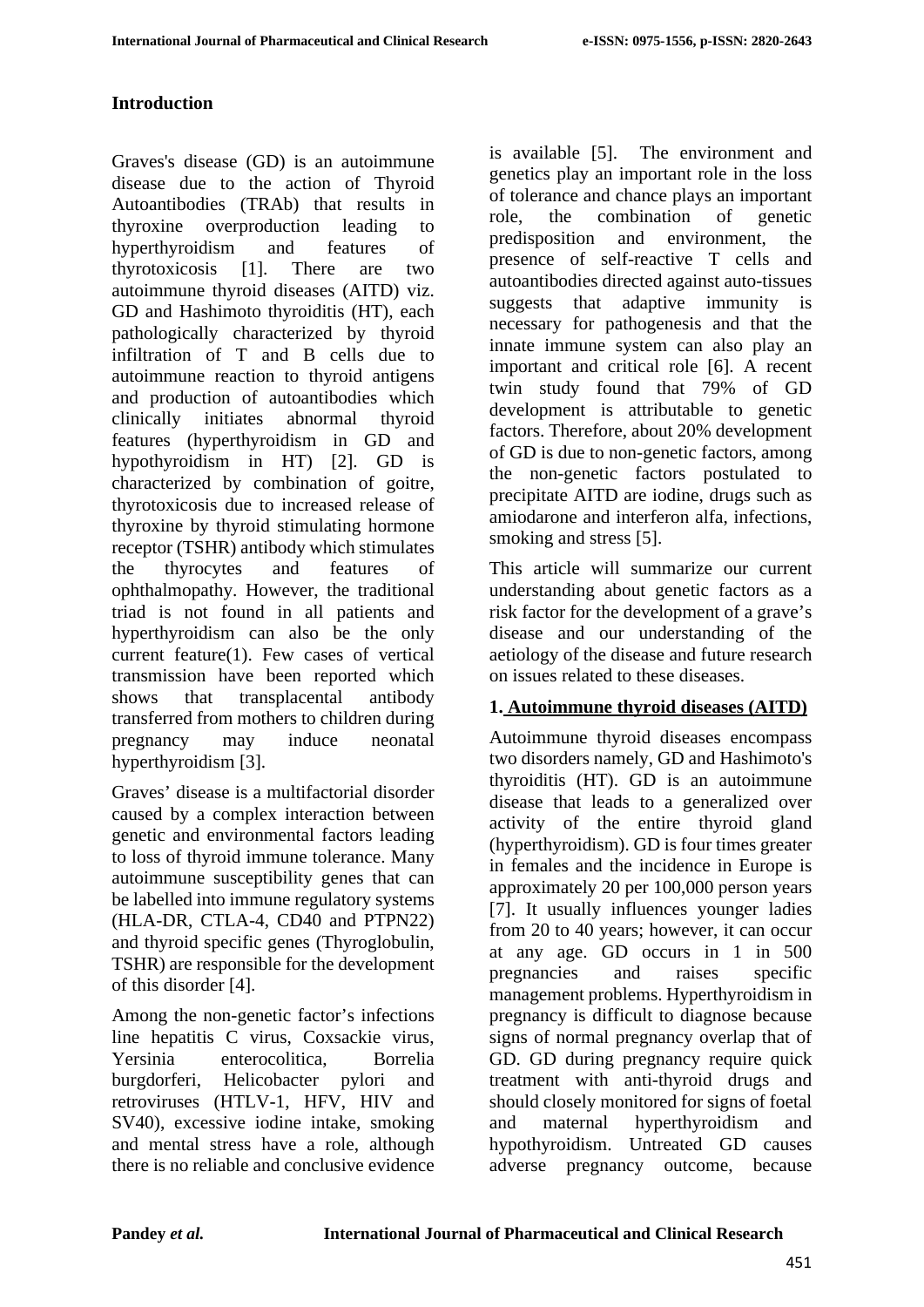maternal TRAb and anti-thyroid medication can pass the placenta resulting in foetal/neonatal thyrotoxicosis and hypothyroidism [8]. These symptoms are due to self-reactive thyroid CD4+ T cells that infiltrate the thyroid and activate B cells. This is characterized through the infiltration of the thyroid with inflammatory cells, hyperplasia and hypertrophy of the thyroid follicles and the formation of the resulting goitre [9]. The variable presence of thyroid stimulating and destructive autoantibodies may additionally explain the unique pathogenesis of GD. Twin babies' studies and family clustering of GD with massive investigations have verified a greater concordance of the GD rate in monozygotic than in dizygotic twins [10].

Hashimoto's thyroiditis (HT) on the other hand is the most common autoimmune disorder in humans which often leads to hypothyroidism or continual lymphocytic thyroiditis, characterized by infiltration of the thyroid gland of inflammatory cells, resulting in degeneration of the thyroid tissue resulting in hypoactivity [11]. HT is defined as a tissue-specific destructive autoimmune disorder with detectable antithyroglobulin (Tg) and anti-thyroid peroxidase (TPO) antibodies. HT is seen more frequently in people who suffer from other several autoimmune diseases such as type 1 diabetes (T1D) or rheumatoid arthritis [12]. HT forms eventually evolve into hypothyroidism, although patients may be euthyroid or even hyperthyroid at the time of presentation. HT is characterized by a cellular immune response with lymphatic infiltration of the thyroid gland of T and B cells, as well as through a main humoral immune response to the production of unique antibodies [13].

There is a Th1 model of immune response reported in HT and a predominance of Thelper cell 2 cytokines in GD, indicating a humoral immune response sample for the GD [14]. T cells, through their T Cell Receptor (TCR), CD3 complex collectively with CD4, and a co-receptor of this TCR- CD3 complex, binds to the autogenic peptide located in the binding pocket of a HLA class II molecule on the surface of APC [15]. The T cell now requires extra costimulation to proliferate and secretes cytokines. In GD, both Th1 mediation of cell mediated immunity and Th2 mediation humoral immunity is found [14]. The active inflammatory section of GD is associated with a prevalent Th1 mediated immune response that modify to a Th2 phenotype in long standing GD. The regulation of these auto reactive B cells are also possibly to be affected through GD with defects in central and peripheral B cells. B cell surviving factors such as B cell activating component and B cells acting as APCs are needed to generate a repertoire of exclusive T cells, as well as the improvement of memory T cells [16]. Apoptosis is regulated during the course of GD through Th2 cytokines. This may additionally increase anti apoptotic molecules, which includes Bcl-2 and thyrocytes in affected individuals and suffer from low apoptosis levels compared to normal. These thyrocytes shows subnormal levels of fast and excessive levels of Bcl2 (anti-apoptotic protein) [17].

GD & HT diagnosis is currently established through a series of symptoms, the presence of serum antibodies against thyroid antigens (TSH receptor, thyroid oxidase and thyroglobulin) and the appearance on the thyroid ultrasound. Thyroid absorption of radioactive iodine and cytological examination of the thyroid aspirate are used less frequently these days [18].

The AITD susceptibility to candidate genes can be classified into two large groups. (1) **Immune modulating genes** (2) **Specific thyroid genes**. The first group consists of genes CD40, CTLA-4 and PTPN22, while the second group includes thyroglobulin (Tg) and TSH Receptor genotypes [19]. (Table 1)

Aberrant expression of IGF-1 receptors on T cells and B cells has also been recently implicated for development of graves' disease. IGF-1R helps the growth of reminiscence T cells in the blood and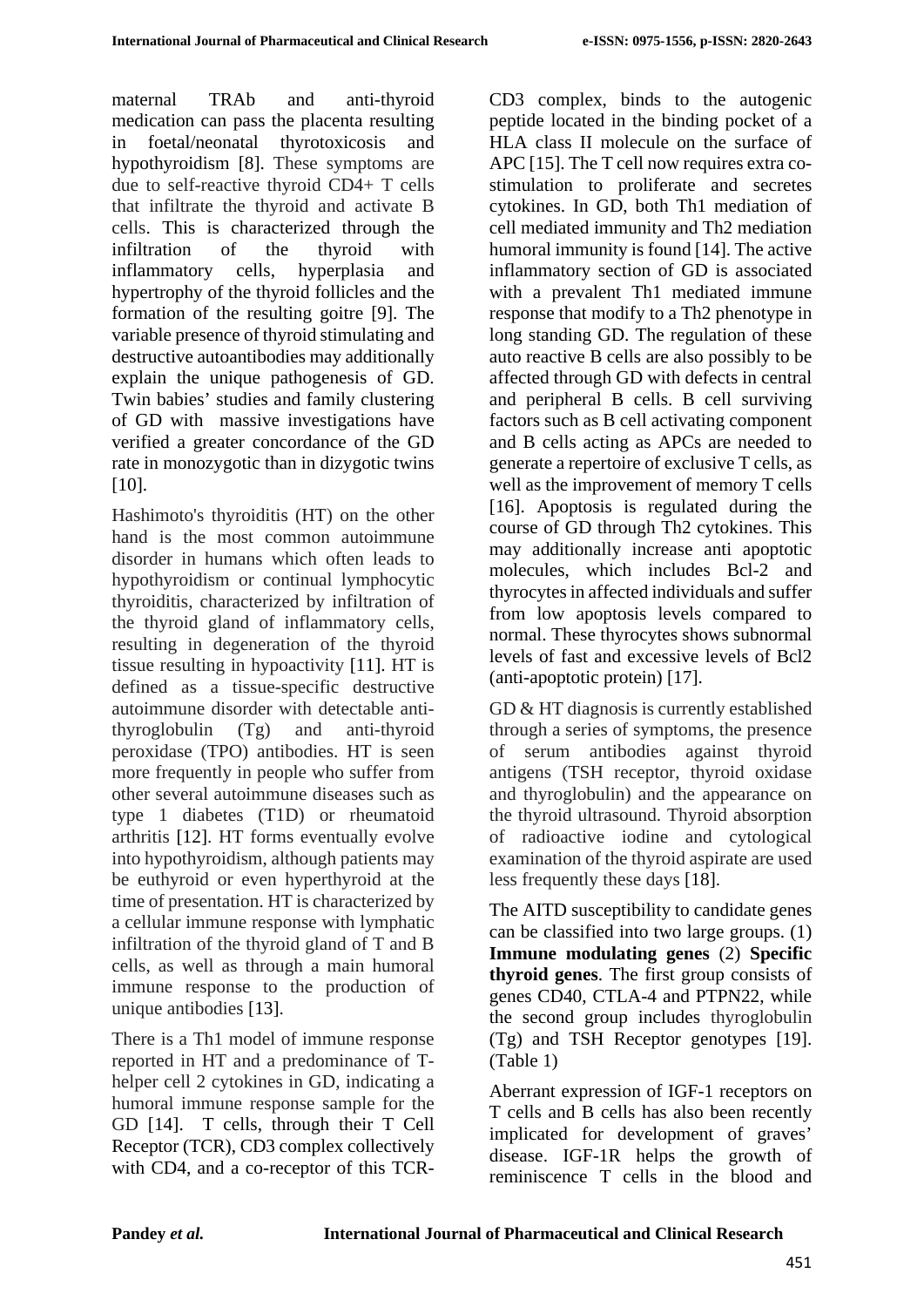fibroblasts of orbital tissue in GD and IGF-1 receptor antagonists can work synergistically with TSH-R antibodies to activate thyrocyte [20]. Copy number variants (CNVs) which are large duplications or deletions of DNA sequence, have also been reported to be related with autoimmune disorders [21].

| <b>Genes</b>      | <b>Functions or associated diseases</b>                                    |
|-------------------|----------------------------------------------------------------------------|
| associated        |                                                                            |
| CTLA4             | Member of immunological superfamily                                        |
| PTPN22            | Involved in T cell signal transduction                                     |
| CD <sub>40</sub>  | TNF-receptor superfamily member 5                                          |
| <b>TG</b>         | Associated with Thyroid Dyshormonogenesis 3 and Familial Thyroid           |
|                   | Dyshormonogenesis                                                          |
| <b>TSHR</b>       | Diseases associated with congenital hypothyroidism nongoitrous 1 and       |
|                   | familial gestational                                                       |
|                   | hyperthyroidism                                                            |
| <b>HLAI</b>       | key role in presenting endogenous antigen, such a virally derived antigen, |
|                   | for recognition by CD8+ T Cells                                            |
| <b>HLA II</b>     | key role in presenting exogenous antigen for recognition by $CD4+T$        |
|                   | helper cells                                                               |
| IL2RA             | Immune tolerance                                                           |
| FCRL <sub>3</sub> | Associated with rheumatoid arthritis and autoimmune thyroid disease        |

|  |  |  |  | Table 1: Genes related with autoimmune thyroid disease |  |  |
|--|--|--|--|--------------------------------------------------------|--|--|
|--|--|--|--|--------------------------------------------------------|--|--|

# **2. Cluster of differentiation 40 (CD40) gene**

CD40 is mainly expressed on B cells and different antigen-presenting cells (APCs) and performs a key role in B cell activation, B cell proliferation, antibody class switch, immunoglobulin secretion and generation of memory cells [22]. CD40 is a most important APC and B cell co-stimulatory molecule. CD40 as an essential susceptibility gene for GD [23] and the sequencing of complete CD40 gene resulted in the identification of a C/T polymorphism in the 5′-Untranslated region of CD40, with the genotype CC of this single nucleotide polymorphism (SNP) strongly associated with GD [24]. It has been reported that a SNP at a position of the Kozak sequence of the CD40 gene is related with the improvement of GD [25]. The affiliation of the C/T polymorphism in the 5′UTR of CD40 gene with GD has been mentioned in Caucasian and Koreans [26]. The interaction of CD40 with its ligand induces T helper (Th) 2 immune response,

leading to thyroid autoimmunity in the direction of GD and could affect the production of TSH antibody in GD and clinical manifestation.

Blocking CD40/CD40L interactions in murine models have shown to suppress thyroiditis [27]. Also, CD40 Kozak SNP of C allele was strongly related with high ranges of IgE in asthma [28].

### **3. Protein Tyrosine Phosphatase-22 (PTPN22) gene**

The lymphoid tyrosine phosphatase (LYP), encoded by protein tyrosine Phosphatase-22 (PTPN22) gene, CTLA-4 is an effective cell activation inhibitor [29]. Crystal structure of protein tyrosine phosphatase 22 reveals

Protein tyrosine phosphatases (PTPs) play a critical role in regulating cellular functions by selectively dephosphorylating their substrates. The structural comparison identified four different conformational loops which had catalytic activity.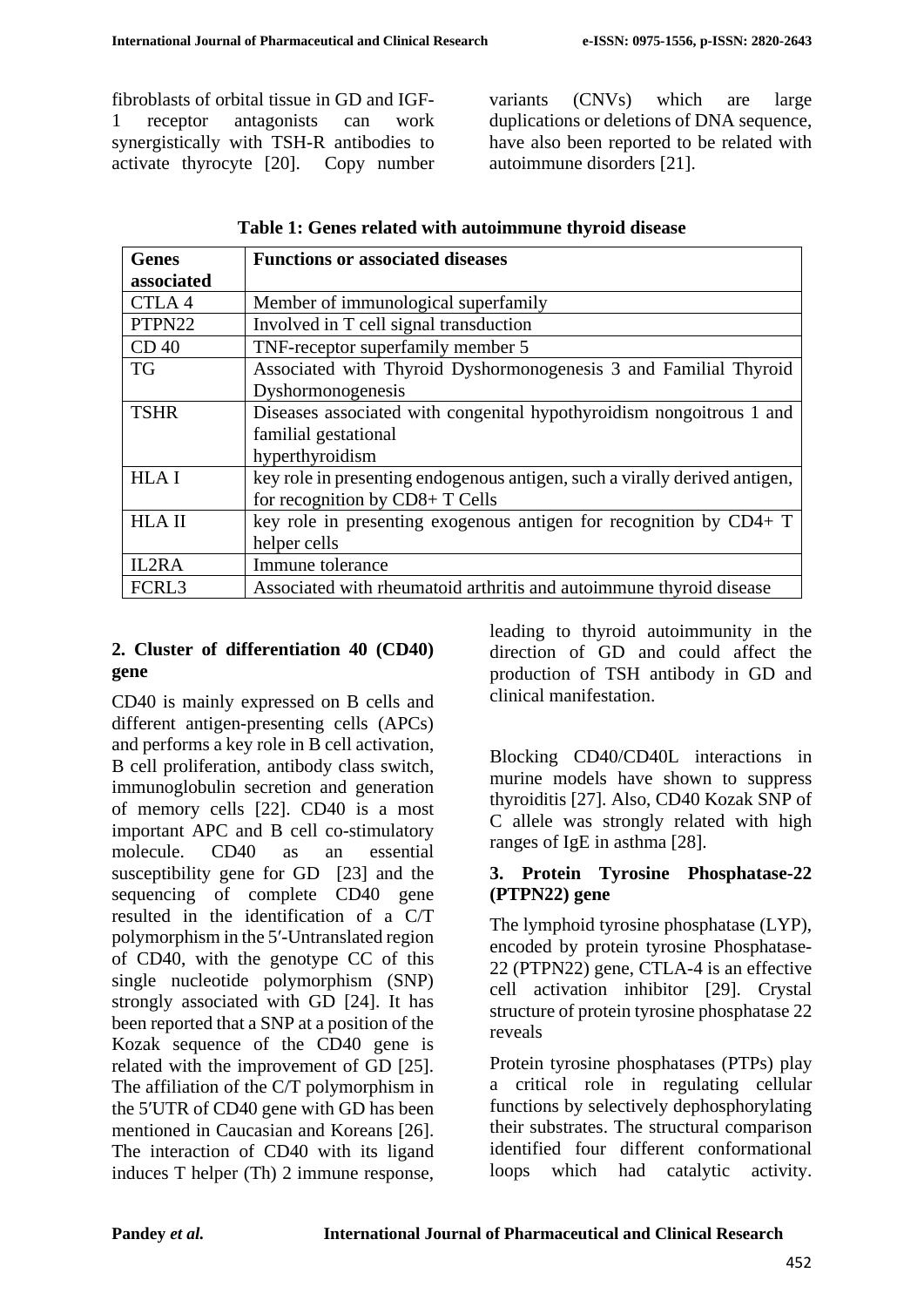Enzymatic assays revealed large differences in the catalytic activity of PTP and identified PTPD1, PTPD2 and HDPTP as catalytically inert phosphatases [30].

It has been observed that substitution of tryptophan/ arginine codon 620 (R620W) in PTPN22 used to be related with AITD which includes both GD and HT and different autoimmune illnesses [31]. The disease related tryptophan variant makes the LYP protein to be an even stronger T cell inhibitor leading to a tendency for selfreactive T cells to escape thymic deletion and thus remain in the periphery and cause autoimmunity. Mechanism of PTPN22 action is via regulation of TRAF3 ubiquitination and dephosphorylation of signalling intermediates in T cells and myeloid cells. PTPN22 associates with the TLR activated signalling molecule TRAF3 to help its activation via K63-linked ubiquitination and therefore activation of downstream IRF and IFN creation [32].

# **4. CTLA-4(Cytotoxic T-lymphocyte protein 4) gene**

CTLA-4 also known as CD152 (Cluster of differentiation 152), is a protein receptor that, functioning as an immune checkpoint, downregulates immune responses [33]. CTLA-4 is a surface protein of T lymphocytes that plays a necessary role in reducing the immune response [34]. Several variants of the gene have been implicated in GD, of which a polymorphism in position 60 is the most appropriate candidate [35]. It is believed that the useful significance of this polymorphism is due to a reduced expression of the mRNA that encodes the soluble structure of the molecule.

# **5. Thyroglobulin (Tg) gene**

Thyroglobulin (Tg) represents one of the fundamental auto-antigens of AITD, which include both GD and HT. However, in GD the essential auto-antigen is TSHR and antibodies in opposition to TSHR (TRAb) are present in nearly all patients with

Graves' associated hyperthyroidism. Thyroglobulin Gene producing thyroglobulin (Tg) protein is the essential antigen of thyroid protein and is a precursor to thyroid hormones [36]. Tg is additionally a key antigen in AITD, as evidenced by the fact that anti-thyroglobulin antibodies is detected in 75% of auto-immune disease patients. Multiple SNP in intron 41 of thyroglobulin gene is implicated in GD [37]. Tg is the precursor of thyroid hormones and a necessary auto-antigen concerned in the pathogenesis of AITD and possibly contributing to the pathogenesis of graves ophthalmopathy (GO). Extensive genomic trying out has proven a link between a locus on chromosome 8q24, the place the Tg gene is located and AITD.

# **6. TSH receptor (TSHR) gene**

The TSHR gene is located on chromosome 14q [38]. It used to be observed with GD both through the candidate gene strategy and by using the complete genome linkage studies. The TSHR gene is a predominant candidate gene for GD, considering that GD is triggered through autoantibodies that bind to and stimulate the TSH receptor [39]. GD is seen associated with polymorphisms in the intron 1 gene region of TSHR.

# **7. Other genes**

# **7.1 Human leukocyte antigen (HLA)**

The HLA complex is located on the short arm of chromosome six and includes sequences encoding genes concerned in the regulation of the immune response. HLA genes are labelled into three essential classes: (1) Class I, including histocompatibility genes expressed on the surface of most cells (HLA-A, HLA-B and HLA-C) (2) Class II, including histocompatibility genes expressed completely on leukocytes and immune competent cells (HLA-DR) (3) Class III, including a heterogeneous group of genes that encode molecules concerned in the immune response and others that are no longer truly related to immunity [40].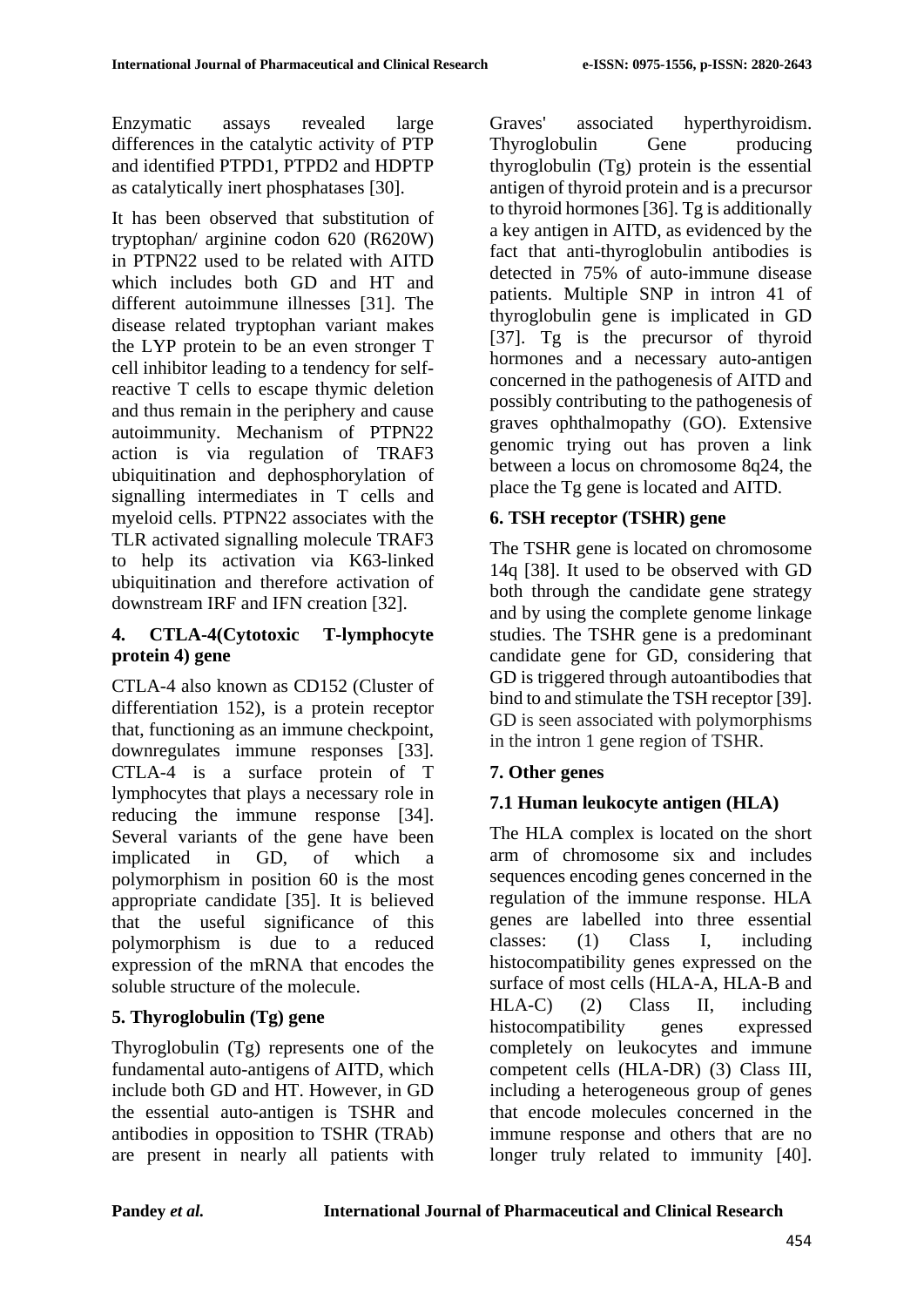Graves' disease (GD) is associated with human leukocyte antigen (HLA)-DR3 and DQA1\*0501 in Caucasians [41].

# **7.2 Fc Receptor-like-3 (FCRL3) gene**

The FCRL gene family encodes a number of proteins involved control B cell signalling [42]. Association of SNPs of FCRL3 has been seen in GD patients of Asian population as well as Caucasian descent [43].

# **7.3 Secretoglobin 3A2 (SCGB3A2) gene**

Variants in the promoter of the SCGB3A2 gene encoding secretory Uteroglobin related protein 1 (UGRP1) have been related with GD in a significant study of a total of ∼2500 patients and controls in Chinese population [44]. The -112G>A polymorphism of the secretoglobin 3A2 (SCGB3A2) gene increases risk for the development of Graves' disease in subsets of patients with elevated levels of immunoglobulin E [45].

Several other genes involved in the immune response in thyroid autoimmunity have been studied over the years, for example interleukin- 1 (IL-1), IL-1 receptor antagonist, interleukin-2 receptor alpha (IL-2), tumor necrosis factor receptor 2 (TNFR-2) and interferon-γ (IFN- γ) [46], most of which confirmed no significant associations with GD.

#### **8. Role of non-genetic factors in autoimmunity diseases**

#### **8.1 Role of infections in autoimmunity diseases**

Infectious hepatitis C agents are confirmed to be associated with AITD [47]. The incidence of autoimmune thyroid disease in patients with HCV differs from patients with hepatitis B virus (HBV). The incidence is actually much higher in women and at the start of therapy, thyroid autoimmunity may be a cytokine-induced disease in susceptible patients [48]. The prevalence of abnormally high levels of thyroid antibodies varies greatly of patients with chronic hepatitis C [49]. The mutable biological dissemination has also been established. In general, the individual role of the virus itself or of antiviral behaviour remains to be simplified. Defects in thyroid function could be a part of HCV syndrome and patients should be screened for thyroid dysfunction discovery occasionally to identify patients necessitating action.

Data regarding the role of the spirochete, Borrelia burgdorferi and Enterobacter, Yersinia enterocolitica triggering thyroid autoimmunity remain unfinished [50]. The molecular mimicry could provide an explanation for an association between both pathogens and AITD and strong association between AITD and Hepatitis C Virus (HCV) [51]. Infections have been occupied in the pathogenesis of AITD comprising Coxsackie virus, Helicobacter pylori, Y. enterocolitica, Borrelia burgdorferi and retroviruses. A trigger virus can be eliminated from the body without any virological trace, except for the presence of specific antibodies. It is important to look for viral agents in the tissues where they can persevere without systemic display. Direct sign of the presence of viruses or their organ mechanisms are available for retroviruses and mumps in subacute thyroiditis, by retroviruses (HTLV-1, HFV, HIV and SV40) in GD and enterovirus, rubella, herpes simplex virus (HSV), Epstein- Barr Virus (EBV), mumps virus and the parvovirus in HT [52]. It remains to be determined if they are responsible for thyroid diseases and that viral disease is the result of an interaction between a virus and the host, in which the genetic background definitely plays a role. Although most infected people do not show any signs of disease and it is not inconceivable that a virus has a role in disease pathogenesis. The relationship between viruses and thyroid diseases has to be established in order to develop new strategies for their prevention and treatment.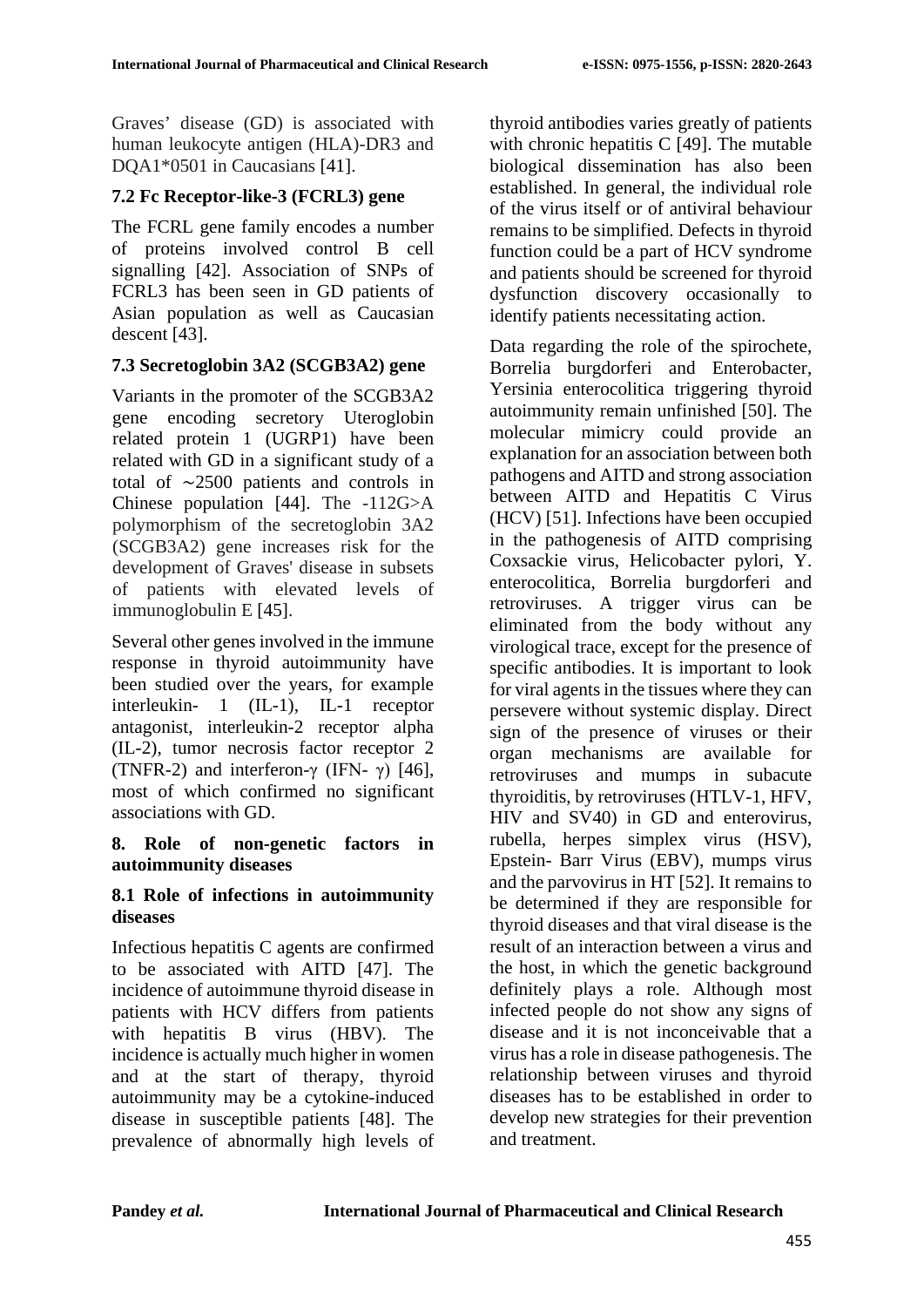# **8.2 Environmental toxins**

Many environmental contaminants, consisting of polyaromatic hydrocarbons, perfluorinated chemicals, phthalates and bisphenol etc. which are widely used in various industrial and consumer products may additionally have thyroid disorder properties [53]. Polyaromatic hydrocarbons, polychlorinated biphenyls (PCBs) and polyhalogenated biphenyls (PBBs) are organic compounds produced through coal and which are in air, water can cause thyroiditis [54].

# **8.3 Iodine**

A large quantity of epidemiological statistics suggest that iodine provided in the diet performs an essential function in generating GD in genetically predisposed individuals [55]. Overall, GD is a relatively common disorder, the most common cause of thyrotoxicosis, at least in countries with sufficient iodine [56].

# **8.4 Psychological stress**

Psychological stress is related with accelerated secretion of adrenocorticotropic hormone (ACTH) and cortisol, which in turn can lead to immune suppression [57]. Immune suppression may also additionally be caused by way of other ACTH associated phenomena. The restoration of such immune suppression, immune rebound, may additionally be related with immune hyperactivity, which theoretically could precipitate autoimmunity [58].

### **8.5 Vitamin D and selenium**

In patients with GD there was reduced serum vitamin D and they were consequently related with a high rate of hyperthyroidism after removal of antithyroid drugs, though the mechanisms underlying these associations remain unsolved [59]. Selenium deficiency is reported in patients with GD, which should be explained by means of the antioxidant action of selenium. Therefore, oxidative

stress could lead to pathogenesis of thyroid autoimmunity. Also selenium has been found to be beneficial in patients with mild GO [60].

# **8.6 Smoking**

Many studies have shown that tobacco smoking may result in development of thyroid auto-immunity particularly graves induced hyperthyroidism and graves orbitopathy (GO), although the role of smoking is not well established for HT. Also smoking increases the multinodular goitre incidence. Suggested mechanisms for graves orbitopathy include tissue hypoxia, modulation of circulating pro- and anti-inflammatory cytokines and accentuation of fibroblast HLA-DR expression [61].

# **Discussion**

GD and HT are an autoimmune organ specific disorder characterized by widespread goitre and excess thyroid hormone secretion resulting from the stimulation of the TSHR antibody. Although the aetiology of the autoimmune diseases remains unclear, it is believed to be brought on by a complex interaction between infection, genetic and environmental factors. Recent genome wide surveys provided evidence for GD linkage of loci on more than one chromosome, which include the 20q loci chromosomes in specified GD in Caucasian populations. Evidence suggests that environmental factors, infections, drugs, smoking and iodine on the background of AITD trigger genetic predisposition. Immune system regulators that predispose AITD (CD40 and PTPN22 among different emerging immune modulatory genes) play essential components in the improvement of an immune response together with selftolerance, cell mediated and humoral immunity. The proliferation of T-cells enhanced memory space should additionally notice that PTPN22 is broadly expressed in hematopoietic cells,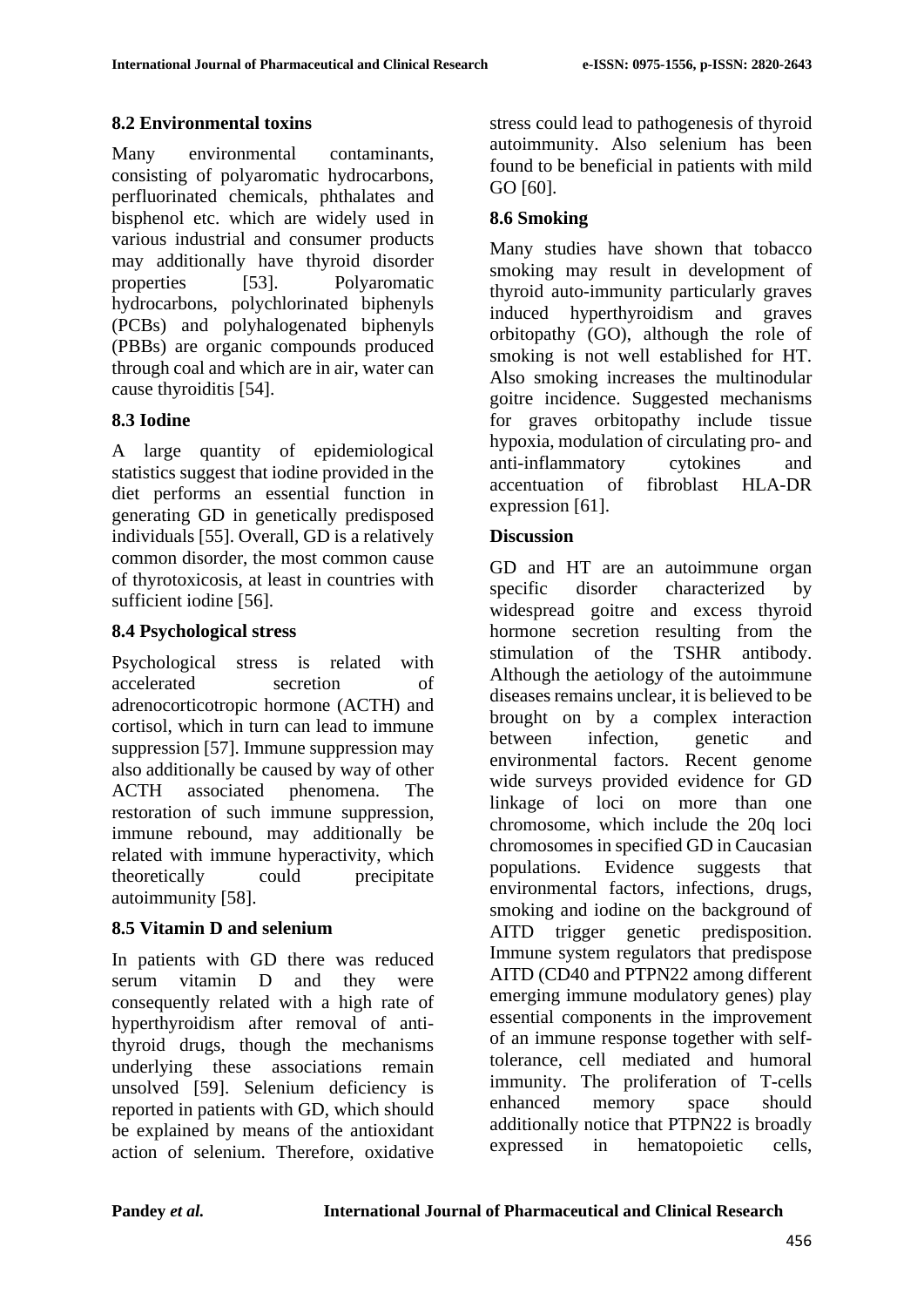modifications in a quantity of immune parameters and the mechanism for susceptibility disease can also extend beyond T cells. Knowledge of many enzymes phosphatases in combination with population's genetic data, T cell regulation circuits may additionally ultimately enable researchers to identify necessary pathogenic mechanisms involved in AITD and several autoimmune diseases.

Gene expression study of autoimmunity diseases by microarray and quantitative real-time PCR shows various cytokines, a group of molecules composed of interleukins (IL) and Chemokines signalling, are involved in the development of many autoimmune diseases, including GD and HT. Genetic polymorphisms or abnormal expression of different cytokines may confer a risk not only for the development of GD, but also influence the severity or prognosis. Cytokine protein microarray, a new molecular biological method, is capable of simultaneously detecting multiple cytokines in a single sample, have been used to compare the profile of cytokines in GD and GD relapsed into different remission and miRNA expression in peripheral blood mononuclear cells (PBMC) of GD patients and healthy individuals and examine their direct responses to T3 treatment. The importance of miRNAs in GD and HT has been recently studied and compared with miRNA expression patterns in PBMCs of healthy individuals for e.g., DNA methylation in PBMC have been seen in both HT and GD [62]. Histone tail modifications like global reduction of histone 4 acetylation have been observed in GD [63]. These techniques also help to identify the new miRNAs as biomarkers of GD and HT, further provide potential targets for the treatment of autoimmune diseases.

The immunomodulation of both T cells and B cells can assist to get an autoimmune disease into remission. Anecdotal efficacy

of these drugs, however, provides beneficial information on the pathogenesis of GD and HT. In the future, with the creation of new and effective biological product, it may also be possible to treat GD and HT by using direct immunomodulation.

The overall conclusion of this study, is to identifying new genes involved and defining the extent to which infection, nongenetic factors, genetic factor, environmental issue, iodine, stress, sex and smoking are involved in development of AITD. Future research will focus on the genetic versions of AITD essential for the improvement of new specific and preventive therapies and the environmental causes of the variants which are critical for the improvement of new targeted and preventive treatment for the autoimmune diseases.

# **References**

- 1. Davies TF, Andersen S, Latif R, Nagayama Y, Barbesino G, Brito M, et al. Graves' disease. Nat Rev Dis Primer. 2020 Jul 2;6(1):52.
- 2. Antonelli A, Ferrari SM, Corrado A, Di Domenicantonio A, Fallahi P. Autoimmune thyroid disorders. Autoimmun Rev. 2015 Feb;14(2):174– 80.
- 3. Pine-Twaddell E, Romero CJ, Radovick S. Vertical transmission of hypopituitarism: critical importance of appropriate interpretation of thyroid function tests and levothyroxine therapy during pregnancy. Thyroid Off J Am Thyroid Assoc. 2013 Jul;23(7):892–7.
- 4. Jacobson EM, Tomer Y. The genetic basis of thyroid autoimmunity. Thyroid Off J Am Thyroid Assoc. 2007 Oct;17(10):949–61.
- 5. Marinò M, Latrofa F, Menconi F, Chiovato L, Vitti P. Role of genetic and non-genetic factors in the etiology of Graves' disease. J Endocrinol Invest. 2015 Mar;38(3):283–94.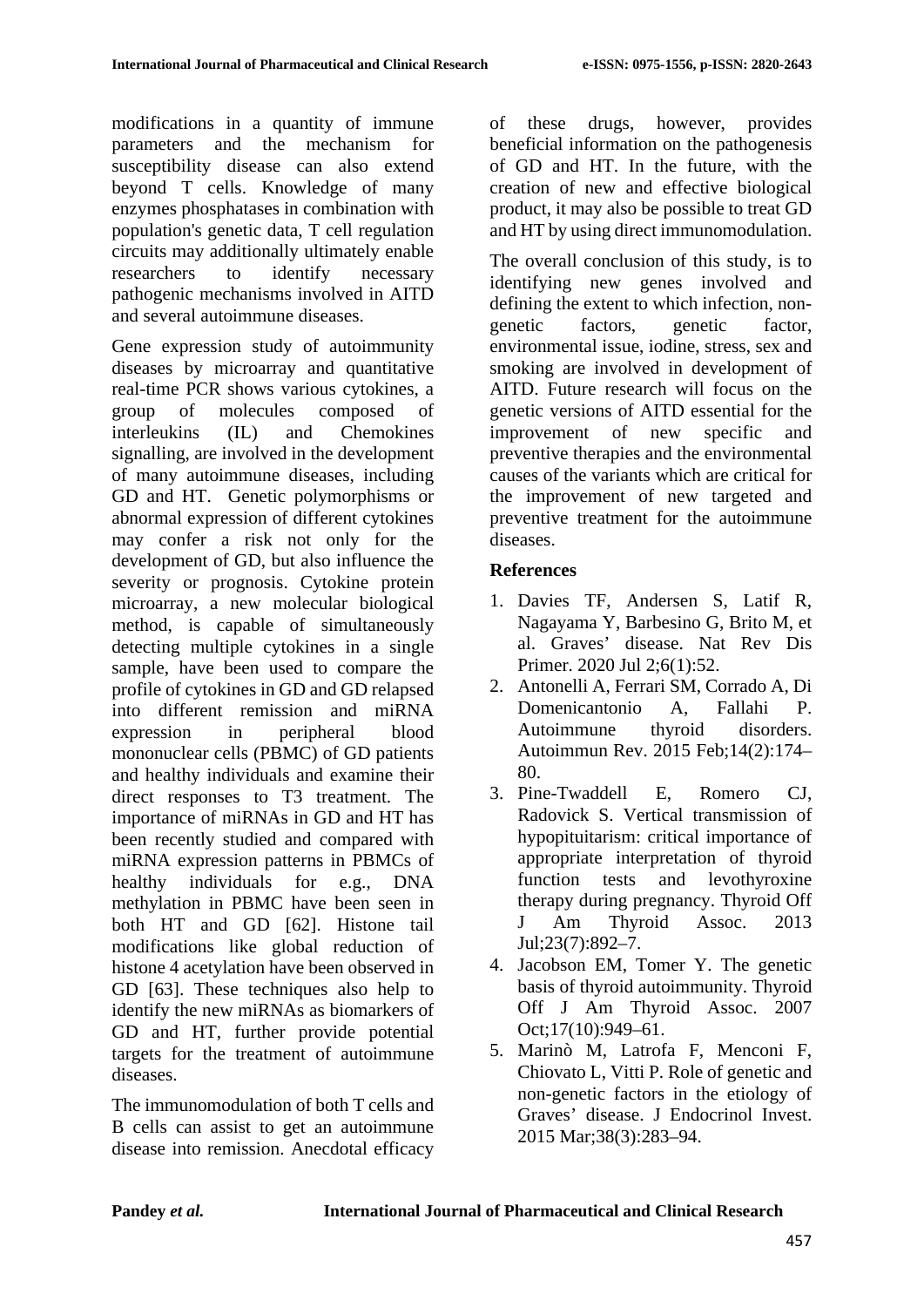- 6. Charles A Janeway J, Travers P, Walport M, Shlomchik MJ. Autoimmune responses are directed against self antigens. Immunobiol Immune Syst Health Dis 5th Ed [Internet]. 2001 [cited 2022 Apr 10]; Available from: https://www.ncbi.nlm .nih.gov/books/NBK27155/
- 7. Hussain YS, Hookham JC, Allahabadia A, Balasubramanian SP. Epidemiology, management and outcomes of Graves' disease—real life data. Endocrine. 2017;56(3):568–78.
- 8. Gheorghiu ML, Bors RG, Gheorghisan-Galateanu A-A, Pop AL, Cretoiu D, Varlas VN. Hyperthyroidism in Pregnancy: The Delicate Balance between Too Much or Too Little Antithyroid Drug. J Clin Med. 2021 Aug 23;10(16):3742.
- 9. McLachlan SM, Rapoport B. Breaking Tolerance to Thyroid Antigens: Changing Concepts in Thyroid Autoimmunity. Endocr Rev. 2014 Feb;35(1):59–105.
- 10. van Dongen J, Gordon SD, McRae AF, Odintsova VV, Mbarek H, Breeze CE, et al. Identical twins carry a persistent epigenetic signature of early genome programming. Nat Commun. 2021 Sep 28;12:5618.
- 11. Ralli M, Angeletti D, Fiore M, D'Aguanno V, Lambiase A, Artico M, et al. Hashimoto's thyroiditis: An update on pathogenic mechanisms, diagnostic protocols, therapeutic strategies, and potential malignant transformation. Autoimmun Rev. 2020 Oct 1;19(10):102649.
- 12. Frommer L, Kahaly GJ. Type 1 diabetes and associated autoimmune diseases. World J Diabetes. 2020 Nov 15;11(11):527–39.
- 13. Rydzewska M, Jaromin M, Pasierowska IE, Stożek K, Bossowski A. Role of the T and B lymphocytes in pathogenesis of autoimmune thyroid diseases. Thyroid Res. 2018 Feb 13;11:2.
- 14. Kim EJ, Cho D, Kim TS. Efficient induction of T helper type 1-mediated immune responses in antigen-primed mice by anti-CD3 single-chain Fv/interleukin-18 fusion DNA. Immunology. 2004 Jan;111(1):27–34.
- 15. Granja CB, Gozashti CS, Dasgupta JD. CD4-independent signal transduction through the T-cell receptor (TCR/CD3). Immunology. 1994 Nov;83(3):414–9.
- 16. Pillai S, Mattoo H, Cariappa A. B cells and Autoimmunity. Curr Opin Immunol. 2011 Dec;23(6):721–31.
- 17. Gianoukakis AG, Khadavi N, Smith TJ. Cytokines, Graves' Disease, and Thyroid-Associated Ophthalmopathy. Thyroid. 2008 Sep;18(9):953–8.
- 18. Paunkovic N, Paunkovic J. The diagnostic criteria of Graves' disease and especially the thyrotropin receptor antibody; our own experience. Hell J Nucl Med. 2007 Aug;10(2):89–94.
- 19. Ban Y, Tomer Y. Susceptibility genes in thyroid autoimmunity. Clin Dev Immunol. 2005 Mar;12(1):47–58.
- 20. Douglas RS, Gianoukakis AG, Kamat S, Smith TJ. Aberrant expression of the insulin-like growth factor-1 receptor by T cells from patients with Graves' disease may carry functional consequences for disease pathogenesis. J Immunol Baltim Md 1950. 2007 Mar 1;178(5):3281–7.
- 21. Shaikh TH. Copy Number Variation Disorders. Curr Genet Med Rep. 2017 Dec; 5(4): 183–90.
- 22. Molecular mechanism and function of CD40/CD40L engagement in the immune system - PMC [Internet]. [cited 2022 Apr 10]. Available from: https://www.ncbi.nlm.nih.gov/pmc/arti cles/PMC3826168/
- 23. Lee HJ, Lombardi A, Stefan M, Li C wun, Inabnet WB, Owen RP, et al. CD40 Signaling in Graves Disease Is Mediated Through Canonical and Noncanonical Thyroidal Nuclear Factor κB Activation. Endocrinology. 2016 Dec 8;158(2):410–8.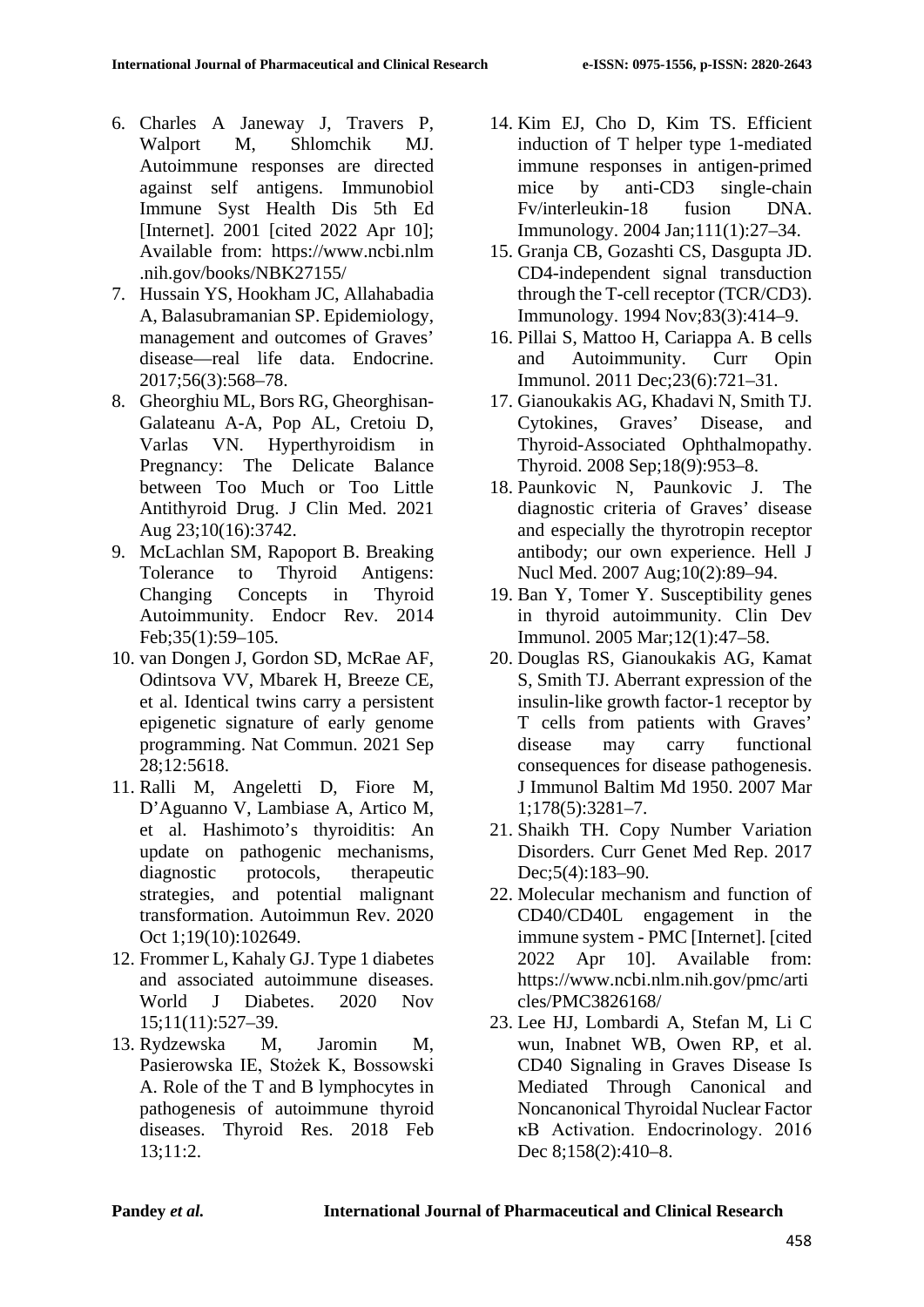- 24. Ban Y, Tozaki T, Taniyama M, Tomita M, Ban Y. Association of a C/T singlenucleotide polymorphism in the 5' untranslated region of the CD40 gene with Graves' disease in Japanese. Thyroid Off J Am Thyroid Assoc. 2006 May:16(5):443–6.
- 25. Jacobson EM, Concepcion E, Oashi T, Tomer Y. A Graves' disease-associated Kozak sequence single-nucleotide polymorphism enhances the efficiency of CD40 gene translation: a case for translational pathophysiology. Endocrinology. 2005 Jun;146(6):2684 –91.
- 26. Kim TY, Park YJ, Hwang JK, Song JY, Park KS, Cho BY, et al. A C/T polymorphism in the 5'-untranslated region of the CD40 gene is associated with Graves' disease in Koreans. Thyroid Off J Am Thyroid Assoc. 2003 Oct;13(10):919–25.
- 27. Carayanniotis G, Masters SR, Noelle RJ. Suppression of murine thyroiditis via blockade of the CD40-CD40L interaction. Immunology. 1997 Mar;90(3):421–6.
- 28. Park JH, Chang HS, Park C-S, Jang A-S, Park BL, Rhim TY, et al. Association analysis of CD40 polymorphisms with asthma and the level of serum total IgE. Am J Respir Crit Care Med. 2007 Apr 15;175(8): 775–82.
- 29. Tyrosine phosphatase PTPN22: multifunctional regulator of immune signaling, development, and disease - PMC [Internet]. [cited 2022 Apr 10]. Available from: https://www.ncbi.nlm. nih.gov/pmc/articles/PMC6402334/
- 30. Bottini N, Vang T, Cucca F, Mustelin T. Role of PTPN22 in type 1 diabetes and other autoimmune diseases. Semin Immunol. 2006 Aug 1;18(4):207–13.
- 31. Heward JM, Brand OJ, Barrett JC, Carr-Smith JD, Franklyn JA, Gough SC. Association of PTPN22 Haplotypes with Graves' Disease. J Clin Endocrinol Metab. 2007 Feb 1;92(2):685–90.
- 32. Ivashkiv LB. PTPN22 in autoimmunity: different cell and different way. Immunity. 2013 Jul 25;39(1):91–3.
- 33. Linsley PS, Brady W, Urnes M, Grosmaire LS, Damle NK, Ledbetter JA. CTLA-4 is a second receptor for the B cell activation antigen B7. J Exp Med. 1991 Sep 1;174(3):561–9.
- 34. Teft WA, Kirchhof MG, Madrenas J. A MOLECULAR PERSPECTIVE OF CTLA-4 FUNCTION. Annu Rev Immunol. 2006 Apr 1;24(1):65–97.
- 35. Fouad NA, Saeed AM, Mahedy AW. Association of CTLA-4 +49 A/G and CT60 Gene Polymorphism with Graves' Disease. Egypt J Immunol. 2017 Jun;24(2):63–70.
- 36. TG thyroglobulin [Homo sapiens (human)] - Gene - NCBI [Internet]. [cited 2022 Apr 10]. Available from: https://www.ncbi.nlm.nih.gov/gene/70 38
- 37. Ban Y, Tozaki T, Taniyama M, Skrabanek L, Nakano Y, Ban Y, et al. Multiple SNPs in Intron 41 of Thyroglobulin Gene Are Associated with Autoimmune Thyroid Disease in the Japanese Population. PLoS ONE. 2012 May 25;7(5):e37501.
- 38. PubChem. TSHR thyroid stimulating hormone receptor (human) [Internet]. [cited 2022 Apr 10]. Available from: https://pubchem.ncbi.nlm.nih.gov/gene /TSHR/human
- 39. The Genetics of the Thyroid Stimulating Hormone Receptor: History and Relevance - PMC [Internet]. [cited 2022 Apr 10]. Available from: https://www.ncbi. Nlm .nih.gov/pmc/articles/PMC2935345/
- 40. The HLA System: Genetics, Immunology, Clinical Testing, and Clinical Implications - PMC [Internet]. [cited 2022 Apr 10]. Available from: https://www.ncbi.nlm.nih.gov/pmc/arti cles/PMC2628004/
- 41. Park MH, Park YJ, Song EY, Park H, Kim TY, Park DJ, et al. Association of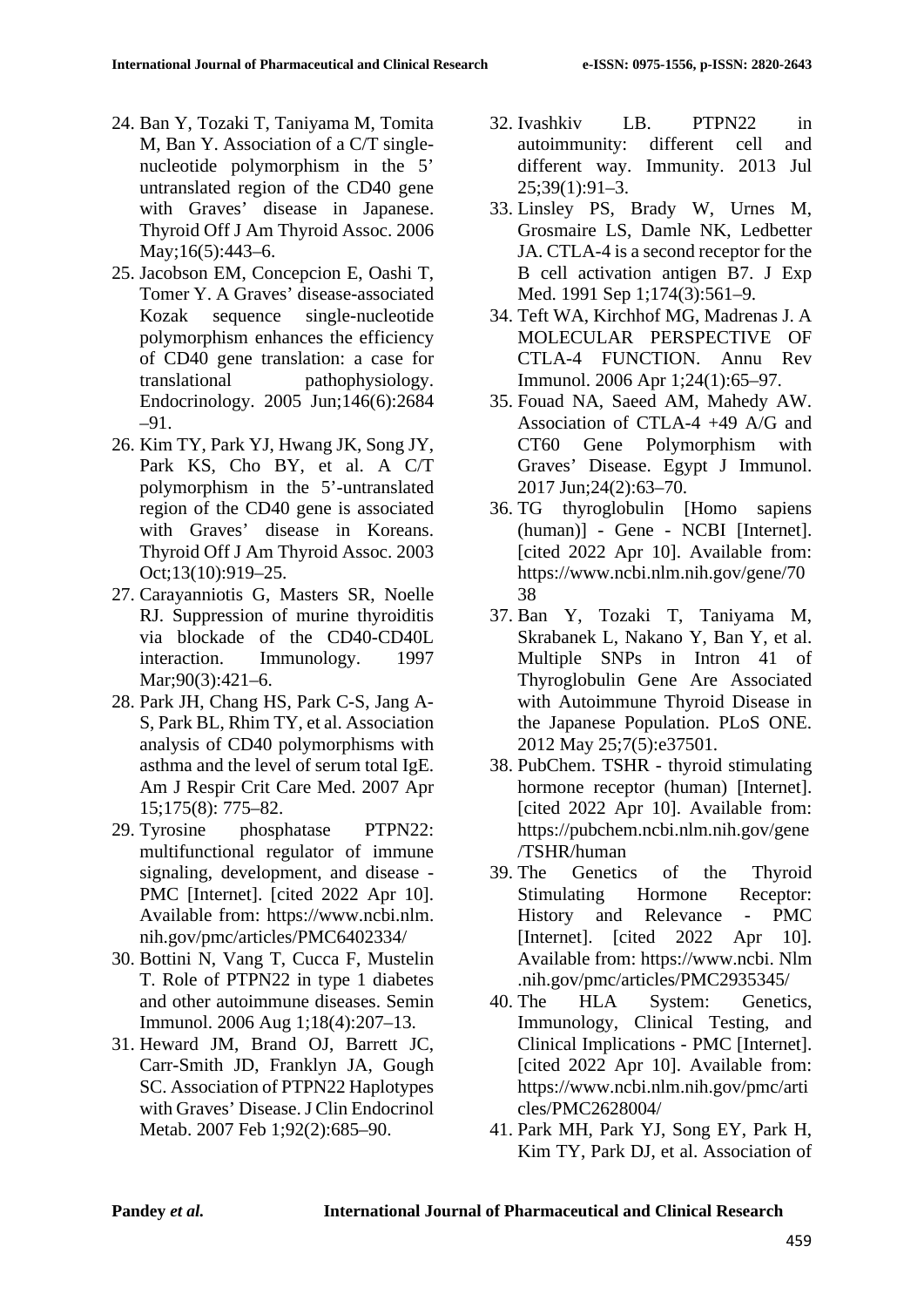HLA-DR and -DQ genes with Graves disease in Koreans. Hum Immunol. 2005 Jun;66(6):741–7.

- 42. PubChem. FCRL3 Fc receptor like 3 (human) [Internet]. [cited 2022 Apr 10]. Available from: https://pubchem. ncbi.nlm.nih.gov/gene/FCRL3/human
- 43. Wu S, Cai T, Chen F, He X, Cui Z. Genetic associations of FCRL3 polymorphisms with the susceptibility of Graves ophthalmopathy in a Chinese population. Int J Clin Exp Med. 2015 Sep 15;8(9):16948-54.
- 44. SCGB3A2 secretoglobin family 3A member 2 [Homo sapiens (human)] - Gene - NCBI [Internet]. [cited 2022 Apr 10]. Available from: https://www. ncbi.nlm.nih.gov/gene/117156
- 45. Chistiakov DA, Voronova NV, Turakulov RI, Savost'anov KV. The - 112G>A polymorphism of the secretoglobin 3A2 (SCGB3A2) gene encoding uteroglobin-related protein 1 (UGRP1) increases risk for the development of Graves' disease in subsets of patients with elevated levels of immunoglobulin E. J Appl Genet. 2011 May;52(2):201–7.
- 46. Moldawer LL. Interleukin-1, TNF alpha and their naturally occurring antagonists in sepsis. Blood Purif. 1993;11(2):128–33.
- 47. Hepatitis C virus infection and thyroid autoimmune disorders: A model of interactions between the host and the environment - PMC [Internet]. [cited 2022 Apr 10]. Available from: https://www.ncbi.nlm.nih.gov/pmc/arti cles/PMC4716530/
- 48. Thyroid disease and autoimmune diseases - Autoimmunity - NCBI Bookshelf [Internet]. [cited 2022 Apr 10]. Available from: https://www. ncbi.nl m.nih.gov/books/NBK459466/
- 49. Autoimmune thyroid disorders in hepatitis C virus infection: Effect of interferon therapy - PMC [Internet]. [cited 2022 Apr 10]. Available from:

https://www.ncbi.nlm.nih.gov/pmc/arti cles/PMC3659909/

- 50. Benvenga S, Santarpia L, Trimarchi F, Guarneri F. Human thyroid autoantigens and proteins of Yersinia and Borrelia share amino acid sequence homology that includes binding motifs to HLA-DR molecules and T-cell receptor. Thyroid Off J Am Thyroid Assoc. 2006 Mar;16(3):225–36.
- 51. Molecular Mimicry as a Mechanism of Autoimmune Disease - PMC [Internet]. [cited 2022 Apr 10]. Available from: https://www.ncbi.nlm. nih.gov/pmc/articles/PMC3266166/
- 52. Desailloud R, Hober D. Viruses and thyroiditis: an update. Virol J. 2009 Jan  $12:6:5$ .
- 53. Polycyclic Aromatic Hydrocarbons (PAHs) [Internet]. [cited 2022 Apr 10]. Available from: http://www.idph.state .il.us/cancer/factsheets/polycyclicarom atichydrocarbons.htm
- 54. Cathey AL, Watkins DJ, Rosario ZY, Vélez Vega CM, Loch-Caruso R, Alshawabkeh AN, et al. Polycyclic aromatic hydrocarbon exposure results in altered CRH, reproductive, and thyroid hormone concentrations during human pregnancy. Sci Total Environ. 2020 Dec 20;749:141581.
- 55. Schumm-Draeger P-M. [Iodine and thyroid autoimmunity]. Z Arztl Fortbild Qualitatssich. 2004 May;98 Suppl 5:73–6.
- 56. Radioiodine I-131 For The Therapy Of Graves' Disease - PMC [Internet]. [cited 2022 Apr 10]. Available from: https://www.ncbi.nlm.nih.gov/pmc/arti cles/PMC3336179/
- 57. Choe JY, Nair M, Basha R, Kim B-J, Jones HP. Defining Early Life Stress as a Precursor for Autoimmune Disease. Crit Rev Immunol. 2019;39 (5):329– 42.
- 58. The endocrine system and autoimmunity - Autoimmunity - NCBI Bookshelf [Internet]. [cited 2022 Apr